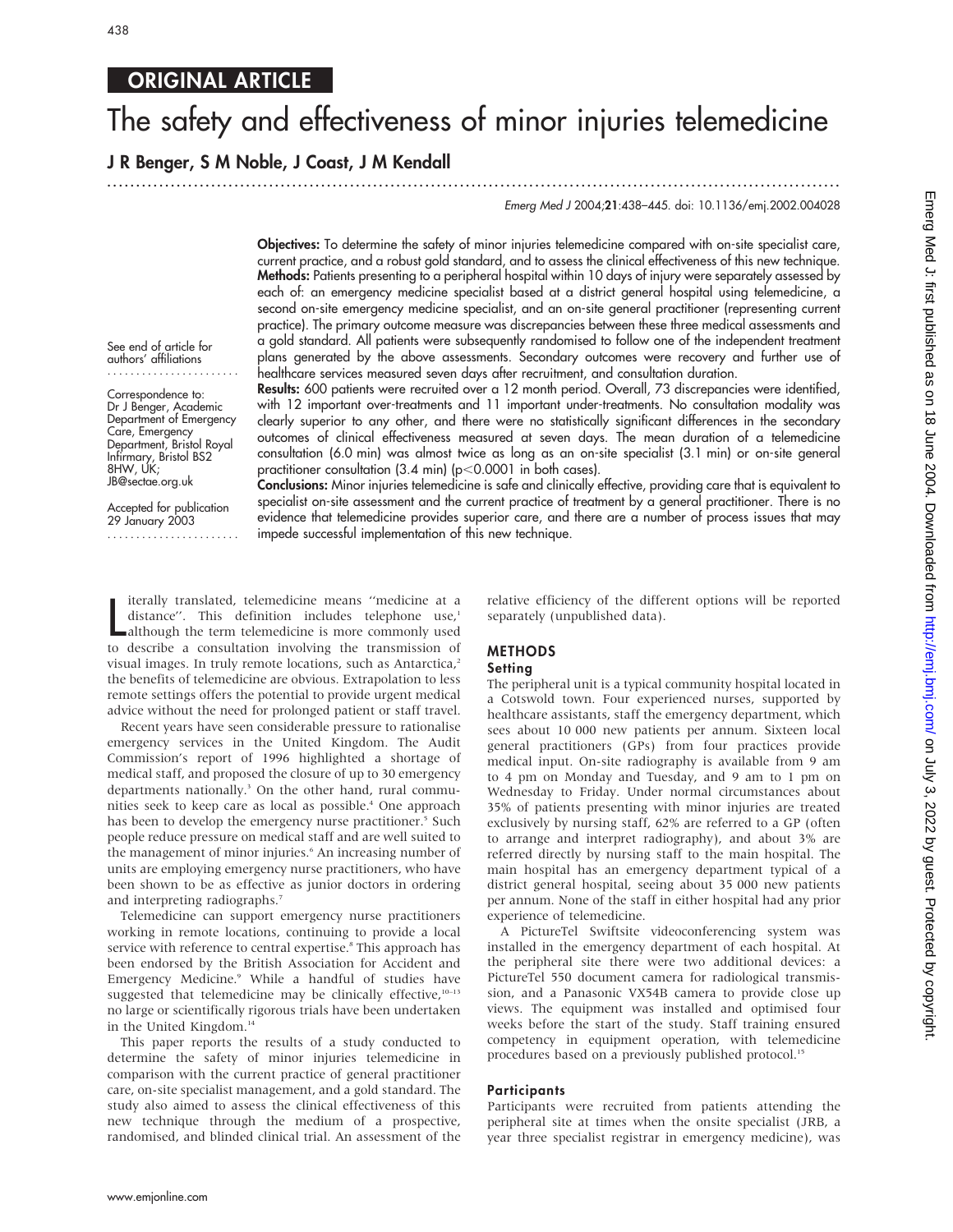## Box 1 Inclusion and exclusion criteria

#### Inclusion criteria

- The patient required, in the view of the nurse assessing them, an opinion from a doctor.
- The onsite specialist was present at the peripheral site.
- The patient had sustained an injury within the previous 10 days.

#### Exclusion criteria

- Patients unable or unwilling to be followed up. This was required as a safety measure, and to establish a gold standard in each case.
- Patients unable to provide informed consent.
- Patients with major injuries who clearly required immediate transfer.
- Patients who had already participated in the study.

available. The onsite specialist played no routine part in the peripheral unit, and was present only for the purposes of the trial. The onsite specialist attended the peripheral unit from 8 am to 8 pm on a total of 156 days spread throughout a 12 month period. Recruitment was not conducted overnight as patient attendances were very infrequent, and there was no senior doctor immediately available for telemedicine at the main hospital. An experienced nurse, who was also able to request radiographs of the peripheral skeleton, assessed each patient on arrival according to normal practice. Patients fulfilling the inclusion and exclusion criteria (box 1) were referred to the onsite specialist for recruitment, with the nurse prospectively recording what would have happened to the patient had they not entered the trial.

Written consent was obtained from all patients, or from a parent or legal guardian for children. Approval for the study was gained from the East Gloucestershire Ethics Committee.

#### Study design

To evaluate safety the study directly compared three independent medical assessments with a gold standard. In addition, a prospective, randomised, and blinded trial was conducted to measure clinical effectiveness. Process measures relating to consultation duration, radiograph requests, and follow up were also collected prospectively. Figure 1 is a summary trial flow diagram.

Patients were independently assessed by each of: the onsite emergency medicine specialist, a second emergency medicine specialist (either a consultant, staff grade, or specialist registrar) from the main hospital using telemedicine, and an onsite GP (if available). GPs visited the peripheral unit on a rota basis from their individual surgeries, and were therefore not always immediately available to assess recruited patients. Participants were generally unwilling to wait more than one or two hours to see a GP if two emergency medicine specialists had already seen them, and GP assessment was therefore omitted if a GP was not readily available in the peripheral unit.

Assessment by telemedicine entailed an initial telephone call to the main emergency department to indicate that a teleconsultation was required. When a senior doctor became available they started the telemedicine link and undertook a remote consultation with the patient, facilitated by the nurse.

Radiographs requested by the nurse before medical consultation were made available to all doctors during their assessment. If any doctor felt that further radiographs were required they requested these as part of their treatment plan, but these radiographs were not made available to the other doctors unless they had also independently requested them.

Each doctor made an independent written record of their diagnosis, radiological interpretation, and itemised treatment plan with follow up arrangements. The doctor did not discuss these with the patient. When all treatment plans had been recorded patients were randomised to follow one of these plans using one-to-one-to-one block randomisation with a variable block size. A second nurse opened a sealed, opaque envelope corresponding to the patient's study number. This indicated which plan should be followed. The treatment instructions from this plan were transcribed onto a loose sheet, which was returned to the first nurse to enact. This ensured that neither the treating nurse nor patient knew which plan was being followed. Where the GP treatment plan was indicated a second randomised option was also stated for use if the GP assessment had been omitted.

All treatments were carried out by nursing staff, with the patient referred to a GP or transferred to the main hospital if further medical intervention was indicated on the treatment plan.

Participants were reviewed seven days after their initial assessment, as substantial improvement is common by this time. All participating doctors were equally aware of the trial protocol and arrangements for review. Patients remained blinded to which treatment plan they had followed. A standardised questionnaire was completed by each participant (or consenting adult in the case of a younger child). A gold standard diagnosis was then established by direct clinical assessment of each patient by the principal investigator, the report of a consultant radiologist blinded to the study and referral to a consultant specialist or further follow up until complete resolution.

#### Outcome measures

Outcomes were assessed in terms of safety, process, and clinical effectiveness. Safety was assessed by comparing each arm of the trial to the gold standard. All discrepancies in diagnosis, radiological interpretation, and treatment plan were submitted to an expert panel comprising 10 consultants in emergency medicine who were not otherwise involved in the study. Panel members did not know which trial arm had given rise to each discrepancy, and were asked to score these according to the scale shown in box 2, which was developed specifically for this research. The scores allocated by each of the 10 panel members were used to calculate both a mean and median discrepancy score. The mean score was selected for further analysis because it served as a better discriminator between the 44 discrepancies that had a median score of +1 or -1. Process outcomes were the duration of each consultation and the frequency with which radiographs and follow up appointments were requested. Measures of clinical effectiveness were derived from the review questionnaires, and are listed in box 3.

#### Sample size

The sample size was calculated for the primary outcome measure of safety, rather than the secondary outcome measures of clinical effectiveness that were addressed in the randomised trial. We selected a sample size of 600 because the absence of a significant discrepancy in this number would allow us to state, within 95% confidence limits, that the risk of significant discrepancy in actual clinical practice would lie somewhere between zero and 1 in 200.16 This is comparable to existing and accepted risks in emergency medicine.<sup>17</sup> With regards to the secondary outcomes of clinical effectiveness, this sample size is sufficient to detect a 12% difference between telemedicine and the onsite specialist ( $\alpha$  = 0.05, two sided, and power 0.8).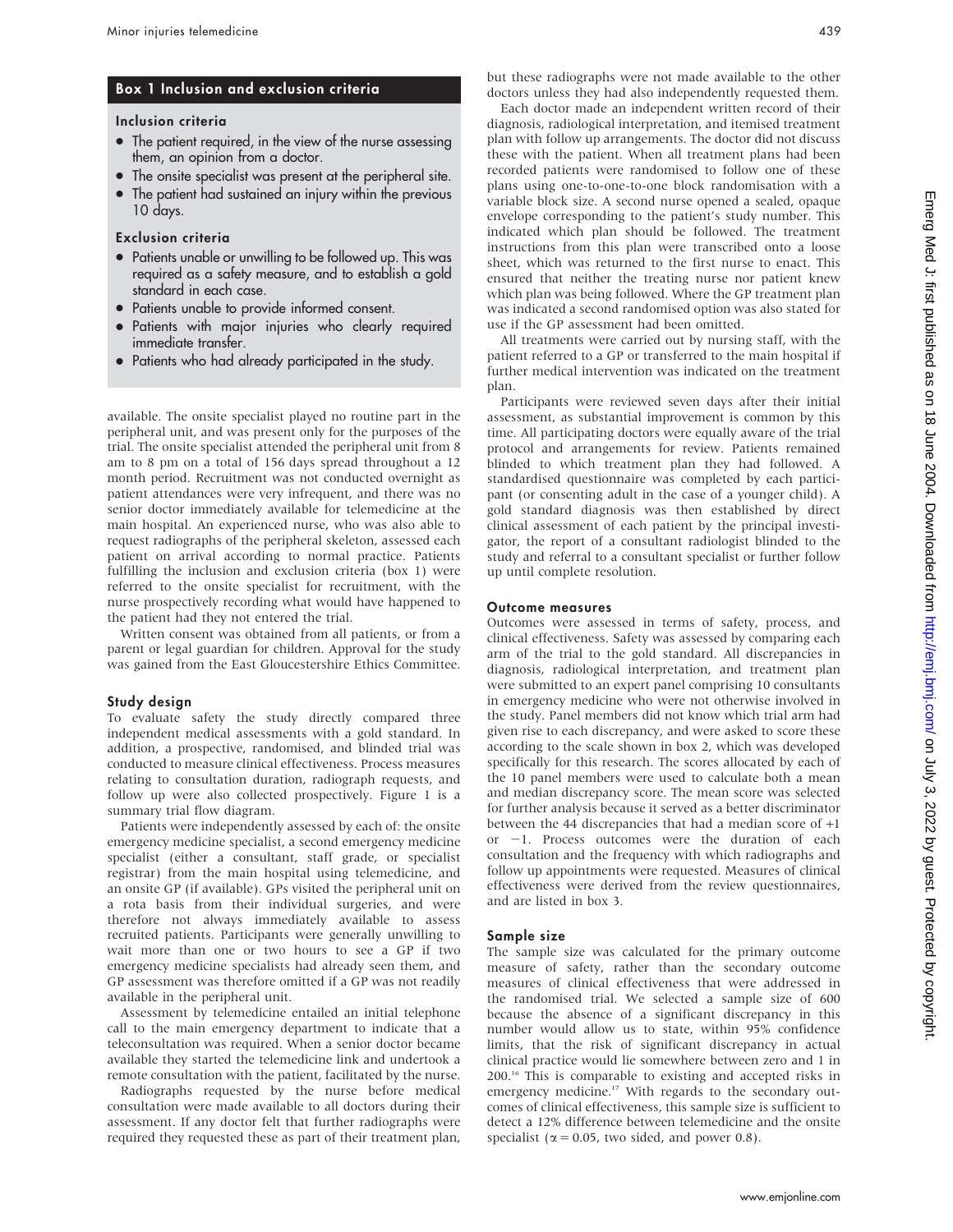

#### Data handling and statistical methods

Data management and analysis were performed using a computerised Stata database (Stata Corporation, Texas, USA). In the randomised trial data were analysed on an intention to treat basis incorporating the two stage randomisation procedure. For process measures, statistical testing took into account the non-independent nature of the data. The numbers available for each pairwise comparison are noted, because not all patients received all three alternatives. For categorical variables the Cochran Q test and McNemar's  $\chi^2$  test were used.<sup>18</sup> Paired t tests were used for normally distributed continuous variables. To take account of the multiple significance testing, a Bonferroni correction was applied.19 This meant that to maintain a 5% significance level p values from the three pairwise tests between the three groups were only considered significant if they were below 0.017.

For effectiveness data  $\chi^2$  testing and the Kruskal-Wallis equality of populations rank test were used. A two sided 5% significance level was used throughout, and 95% confidence intervals (CI) are presented where appropriate.

## RESULTS

#### Recruitment and patient progression

Recruitment of patients took place between December 1999 and November 2000. Figure 2 summarises the flow of patients through the clinical effectiveness trial. A total of 713 patients met the inclusion criteria, of whom 103 were excluded and 10 declined to participate. The ''other'' exclusion was an 8 year old girl with a penetrating injury to the perineum, who was not considered an appropriate candidate for telemedicine. In 21 recruited patients (11 of whom were subsequently randomised to follow the telemedicine treatment plan) no telemedicine consultation took place because the main hospital was too busy with seriously ill patients to respond within two hours: this meant that for the primary outcome of safety, telemedicine could be compared with onsite specialist assessment in 579 patients, and compared with onsite GP assessment in 165 patients.

In the effectiveness trial, of the 600 patients recruited, 200 were initially randomised to receive the telemedicine treatment plan, 201 the onsite specialist plan and 199 the onsite GP plan. However, 135 patients randomised to the GP plan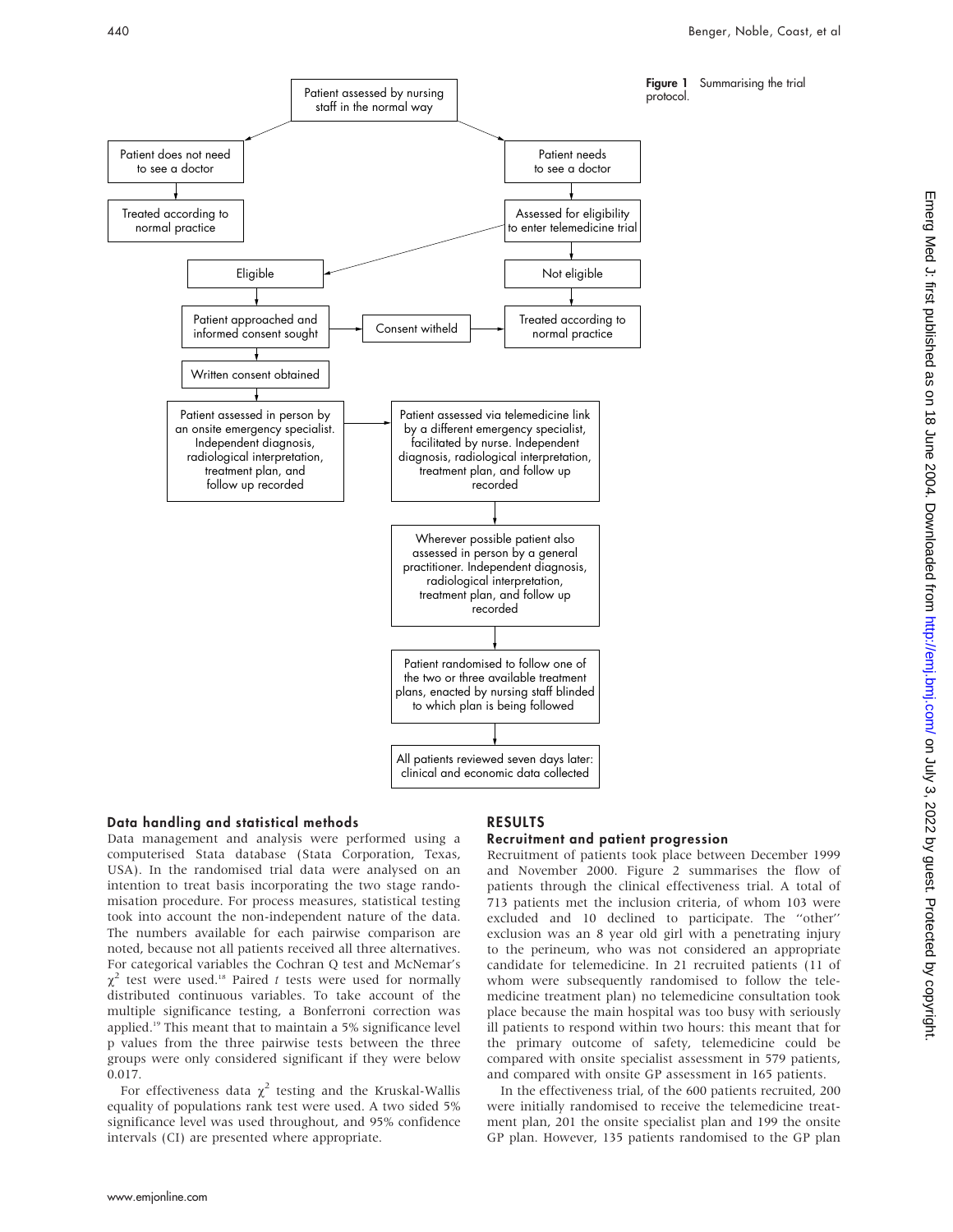## Box 2 Expert panel discrepancy assessment scale

#### +3: Over (excessive) treatment leading to major inconvenience

(unnecessary treatment restrictions preventing the performance of a normal occupation for greater than seven days, or a less severe restriction for longer)

#### +2: Over (excessive) treatment leading to moderate inconvenience

(unnecessary treatment restrictions preventing the performance of a normal occupation for three to seven days, or a less severe restriction for longer)

#### +1: Over (excessive) treatment leading to mild inconvenience

(unnecessary treatment restrictions preventing the performance of a normal occupation for one or two days, or an unnecessary visit to the main hospital)

#### 0: No significant difference between the gold standard and trial treatment

 $-1$ : Under (inadequate) treatment with mild consequences

(likely to cause avoidable symptoms for less than one week)  $-2$ : Under (inadequate) treatment with moderate consequences

(likely to cause avoidable symptoms for between one and six weeks)

#### $-3$ : Under (inadequate) treatment with severe consequences

(likely to cause avoidable symptoms for greater than six weeks)

had not seen a GP, because no GP was immediately available to assess the patient. Therefore secondary randomisation assigned 74 of these patients to telemedicine and 61 to the onsite specialist plan. This meant that 274 patients were allocated to telemedicine, 262 to the onsite specialist plan, and 64 to the GP treatment plan.

The mean age of recruited patients was 34 years with a range of 9 months to 92 years. A total of 475 patients (79.2%) were registered with a local GP. Table 1 shows the characteristics of all recruited patients by the treatment plan to which they were randomised.

## Safety

There were 73 cases where a study diagnosis or radiological interpretation, or both, differed from the gold standard. Expert panel assessment of these gave:

- N 12 discrepancies with a mean score greater than <sup>+</sup>1 (''overtreatments'')
- 35 discrepancies with a mean score between +1 and 0
- $\bullet$  15 discrepancies with a mean score between 0 and  $-1$
- $\bullet$  11 discrepancies with a mean score less than  $-1$  ("under treatments'')

The 50 discrepancies with a mean score between  $+1$  and  $-1$ were excluded from further analysis as these were minor, and attributed to variations between clinicians rather than errors likely to have a significant effect on patient outcome.

The 12 ''over-treated'' and 11 ''under-treated'' cases are detailed further in tables 2 and 3. The significant undertreatment rate ranged from 0% (95% CI 0% to 1.7%) for general practitioners to 0.5% (95% CI 0.1% to 1.5%) for the onsite specialist, and 1.4% (95% CI 0.6% to 2.7%) for telemedicine. Telemedicine appears to have the highest rate of significant under-treatment, but this is not statistically significant on  $\chi^2$  testing. As none of the 579 telemedicine

## Box 3 Clinical effectiveness outcomes derived from the review questionnaires

- Whether the problem had resolved.
- Whether the patient had been able to return to normal activity.
- Whether the patient had taken time off work (where applicable).
- Whether there had been further health services contact regarding the same condition.
- Whether the patient had sought further unscheduled care.
- Whether there had been any change in treatment since the patient entered the trial.

consultations received a score worse than  $-2$  it is possible to state that for minor injuries telemedicine the risk of error leading to severe consequences has a 95% confidence interval between 0% and 0.52%.

## Process measures

The mean delay between injury and presentation at the peripheral hospital was 1.3 days (95% CI 1.2 to 1.5 days). The mean wait to see a nurse at the peripheral hospital was 4.2 minutes (95% CI 3.4 to 5.0 minutes).

Table 4 shows the action that would have been taken by the assessing nurse, if the patient had not been recruited into the trial.

For all telemedicine consultations, the mean delay between a request for telemedicine being made and actual start of the teleconsultation was 7.1 minutes (95% CI 6.3 to 7.9 minutes). Technical failure occurred in two cases (0.3%).

The mean duration of all consultation types was as follows: telemedicine 6.0 minutes (95% CI 5.7 to 6.2 minutes), onsite specialist 3.1 minutes (95% CI 2.9 to 3.3 minutes), and onsite general practitioner 3.4 minutes (95% CI 3.2 to 3.6 minutes). Paired t testing showed no difference between the onsite specialist and GP consultations ( $p = 0.64$ ,  $n = 177$ ), but a significant difference between the time taken to perform a telemedicine consultation and either an onsite specialist  $(n = 578)$  or GP consultation  $(n = 171)$  (p<0.0001 in both cases). The average time taken to conduct a telemedicine consultation reduced as the study progressed, with a mean of 7.3 minutes (95% CI 6.2 to 8.4 minutes) for the first 100 patients and 5.0 minutes (95% CI 4.7 to 5.4 minutes) for the last 100. However, telemedicine consultations remained significantly  $(p<0.0001)$  longer than either the onsite specialist or the GP for the last 100 patients.

For each consultation type the number of patients who had radiographs and asked to attend for a further follow up appointment is shown in table 5. Overall there were no significant differences in the proportion who had radiographs by the three alternatives ( $p = 0.11$ ,  $n = 171$ , Cochran Q test). There were, however, significant overall differences between the proportion followed up by the three alternatives ( $p$ <0.0001,  $n = 170$ , Cochran Q test). GPs asked a significantly greater proportion of patients to attend for follow up than either telemedicine (p<0.0001, n = 170, McNemar's  $\chi^2$ test), or the onsite specialist (p<0.0001,  $n = 177$  McNemar's  $\chi^2$  test). A significantly greater proportion of patients were asked to attend for follow up after a telemedicine consultation than after an onsite specialist consultation ( $p$ <0.0001,  $n = 578$ , McNemar's  $\chi^2$  test). The proportion of patients asked to attend for follow up after a telemedicine consultation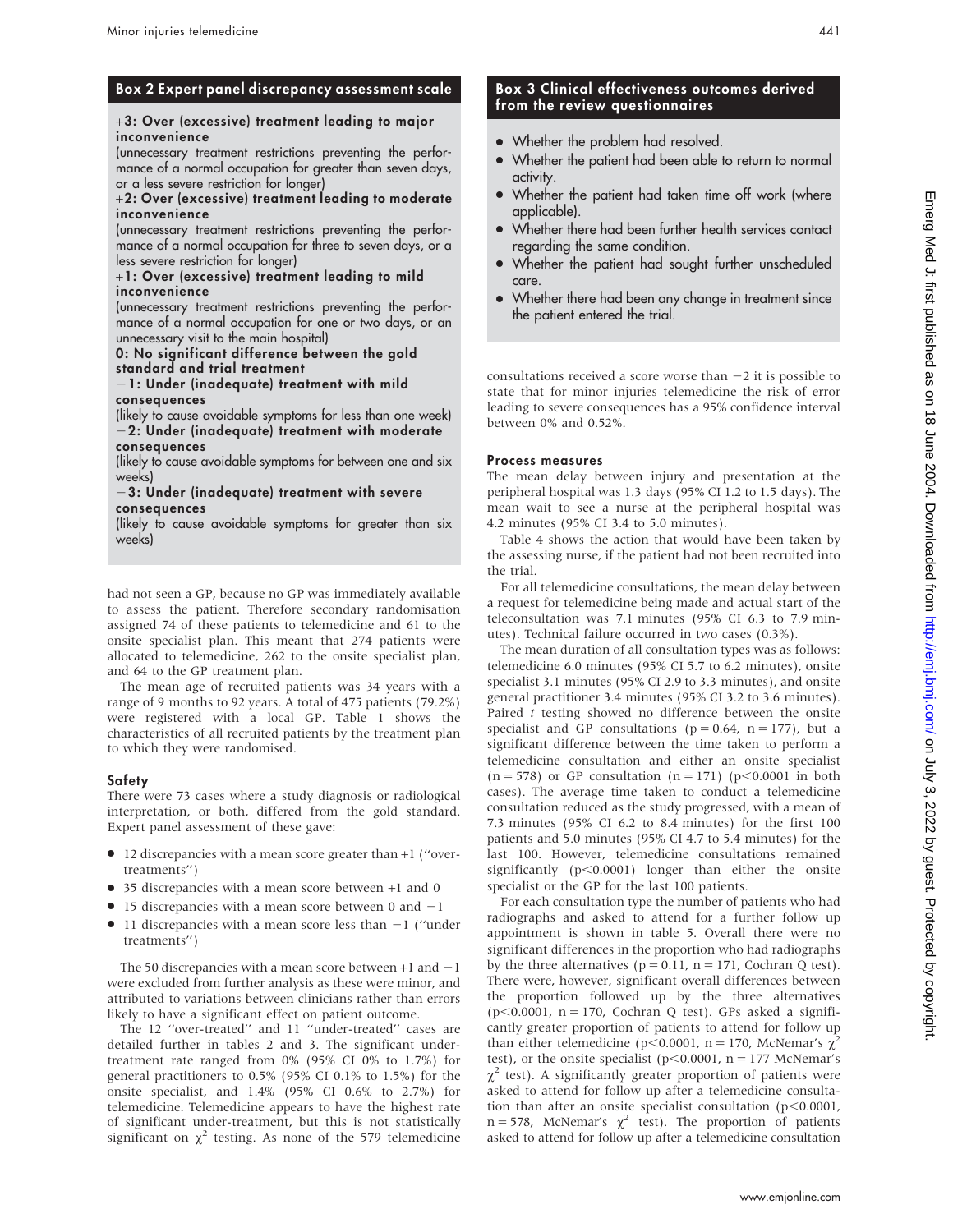



Patient attends peripheral

did not reduce during the study, being identical at 40% for both the first 100 and last 100 patients.

#### Clinical effectiveness

Eight patients (1.3%) were lost from the study. The mean time between recruitment and review was 7.0 days (SD

1.4 days, range 3 to 14 days). There was no significant difference in the time to review between the three randomisation groups ( $p = 0.82$ , Kruskal-Wallis test).

Table 6 summarises the main measures of clinical effectiveness. No significant differences were detected for any of these outcomes

| Variable                             | <b>Telemedicine</b><br>$(n = 274)$ | Onsite specialist<br>$(n = 262)$ | <b>General practitioner</b><br>$(n = 64)$ |
|--------------------------------------|------------------------------------|----------------------------------|-------------------------------------------|
| Sex                                  |                                    |                                  |                                           |
| Female                               | 111(40.5)                          | 99 (37.8)                        | 20(31.2)                                  |
| Male                                 | 163 (59.5)                         | 163 (62.2)                       | 44 (68.8)                                 |
| Age                                  |                                    |                                  |                                           |
| $<$ 16                               | 60 (21.9)                          | 56(21.4)                         | 18(28.1)                                  |
| $16 - 24$                            | 44 (16.1)                          | 53 (20.2)                        | 15(23.4)                                  |
| $25 - 34$                            | 52 (19.0)                          | 41 (15.7)                        | 9(14.1)                                   |
| $35 - 44$                            | 37(13.5)                           | 39 (14.9)                        | 5(7.8)                                    |
| $45 - 54$                            | 31(11.3)                           | 29(11.1)                         | 6(9.4)                                    |
| $55 - 64$                            | 21(7.7)                            | 23(8.8)                          | 6(9.4)                                    |
| $65+$                                | 29 (10.6)                          | 21(8.0)                          | 5(7.8)                                    |
| In employment/full<br>time education | $210(77.8)^*$                      | 205 (79.2) <sup>+</sup>          | 51 $(81)\pm$                              |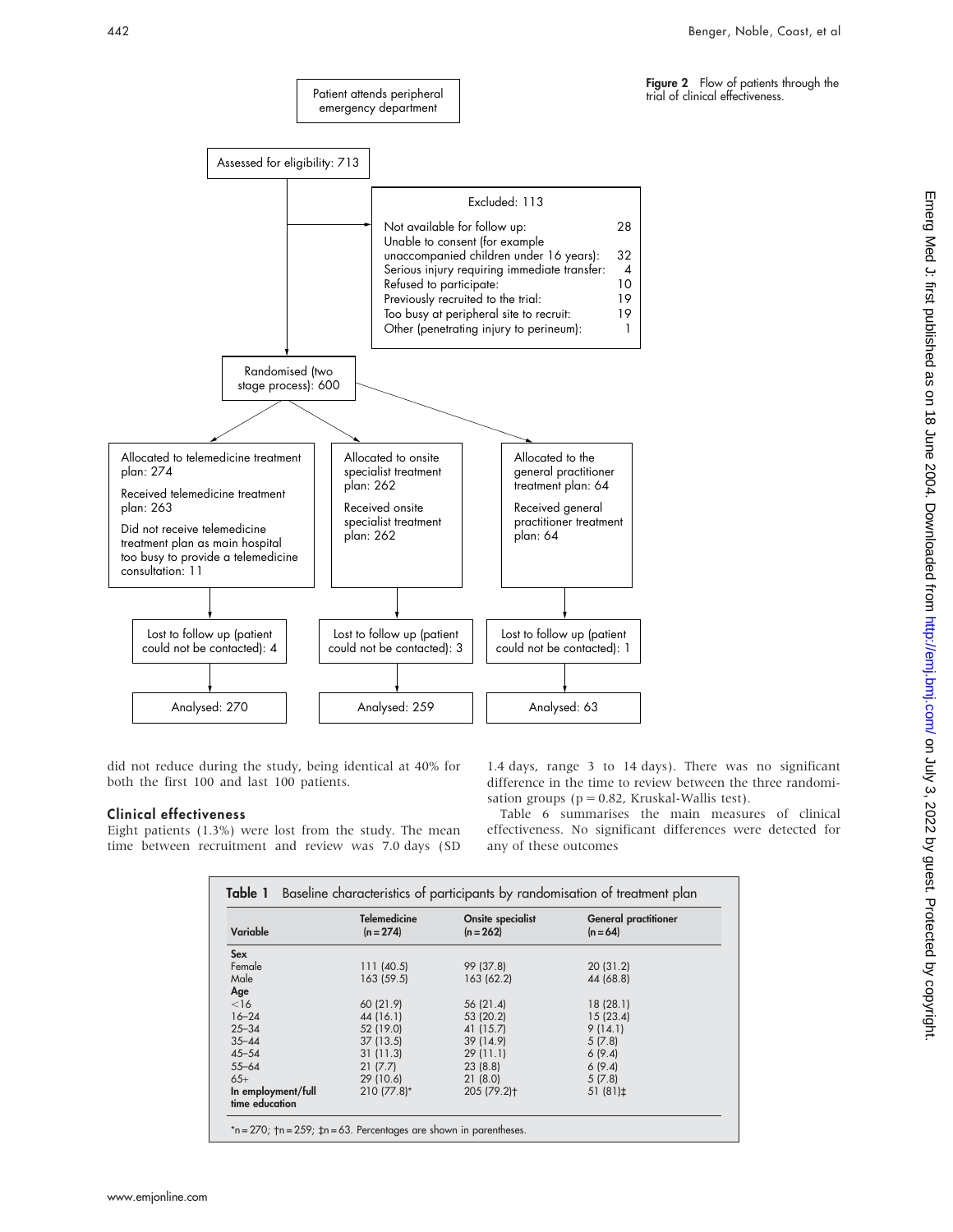| Gold standard                      | Error made                       | Mean error score | <b>Error</b> source  |
|------------------------------------|----------------------------------|------------------|----------------------|
| Wrist sprain                       | Fracture diagnosed               | 1.8              | Onsite specialist    |
| Ankle sprain                       | Fracture diagnosed               | 1.7              | Onsite specialist    |
| Wrist sprain                       | Fracture diagnosed               | 1.6              | General practitioner |
| Elbow bruising                     | Fracture diagnosed               | 1.4              | Onsite specialist    |
| Shoulder bruising                  | Fracture diagnosed               | 1.3              | Telemedicine         |
| Thumb sprain                       | Ulna collateral ligament rupture |                  | Onsite specialist    |
|                                    | diagnosed                        | 1.3              |                      |
| Ankle sprain                       | Fracture diagnosed               | 1.3              | Telemedicine         |
| Ankle sprain                       | Fracture diagnosed               | 1.2              | Telemedicine         |
| Finger lacerations and<br>bruising | Compound fracture diagnosed      | 1.2              | Telemedicine         |
| Bruising to shin                   | Cellulitis diagnosed             | 1.1              | Onsite specialist    |
| Wrist sprain                       | Fracture diagnosed               | 1.1              | Onsite specialist    |
| Wrist sprain                       | Fracture diagnosed               | 1.1              | Telemedicine         |

## DISCUSSION

These results show that the safety of minor injuries telemedicine is similar to conventional practice. It is inevitable that errors will occur during any large series of consultations, and this research quantified and compared these errors for the three alternatives studied, finding no significant differences between them.

Only one randomised trial of telemedicine in a similar context has previously been published.<sup>13</sup> This was a much smaller study, conducted in North America with just 104 participants, but showed similar results.

#### Over-treatments, radiographs, and follow up

We studied the over-treatment rate because this might be increased for telemedicine, particularly if medical staff were unsure of the diagnosis, but found no evidence that this was the case.

While the radiography rate was nearly identical for telemedicine and onsite specialist consultation (59.2% compared with 60.5%), a follow up appointment was arranged for a significantly greater proportion of telemedicine patients (35.8% compared with 27.5%: p<0.0001 using McNemar's  $\chi^2$  test), perhaps reflecting a lack of confidence in telemedicine. This did not reduce during the course of the study. The highest rate of planned follow up was seen in GP consultations (65%). This may reflect the way in which GPs normally practice, as we observed that follow up appointments arranged by a GP were frequently an option that the patient could pursue only if problems persisted. This is supported by the finding that, at the

underlying patella fracture

seven day study review, there were no significant differences between the randomisation groups in planned or unplanned use of healthcare services.

#### Under-treatments

Under-treatments are of greater importance as they may lead to long term effects and possible litigation. Several studies have attempted to quantify the incidence of error in emergency medicine, often concentrating on radiological interpretation. In the United Kingdom, a recent study quoted an error rate of 1.5%, falling to the more acceptable figure of 0.7% when a picture archiving and communications system (PACS) was introduced.<sup>20</sup> In emergency care it has been necessary to establish a risk below which a patient can be reasonably discharged, and this threshold is commonly set at  $1\%$ <sup>21</sup>. In this study only one consultation, by the onsite specialist, received a mean under-treatment score worse than  $-2$ , and for telemedicine the risk of error leading to severe consequences was less than 1% (95% CI 0% to 0.52%).<sup>16</sup>

#### Process measures

Patients attending the peripheral hospital were usually seen by a nurse very promptly, and had to wait a mean of only 7.1 minutes for a telemedicine consultation, excepting those cases where the main hospital was too busy to respond. This suggests that patients attending the peripheral site were likely to be assessed by a senior doctor much more rapidly than if they had attended the main hospital in person. Indeed, medical staff commented that there was a possibility

Table  $3$  The 11 discrepancies with a mean score less than  $-1$ . The second column details the diagnosis missed Gold standard Error made Mean error score Error source Conjunctival laceration Laceration missed 22.5 Onsite specialist Undisplaced fracture of the distal fibula Fracture missed Compound finger fracture Fracture missed  $-1.6$  Telemedicine<br>Greenstick fracture of the Fracture missed  $-1.6$  Telemedicine Greenstick fracture of the distal radius Fracture missed Infected hand laceration Infection missed  $-1.6$  Telemedicine<br>Infected shoulder abrasion Infection missed  $-1.4$  Telemedicine Infected shoulder abrasion Infection missed  $-1.4$  Telemedicine<br>
Fractured clavicle 21.4 Telemedicine Fractured clavicle Fracture missed 21.2 Telemedicine Calf cellulitis Infection missed 21.2 Telemedicine Fracture misdiagnosed  $-1.2$  Onsite specialist Avulsion fracture from the tip of the olecranon Fracture missed  $-1.2$  Telemedicine Knee laceration with an Fracture missed  $-1.1$  Onsite specialist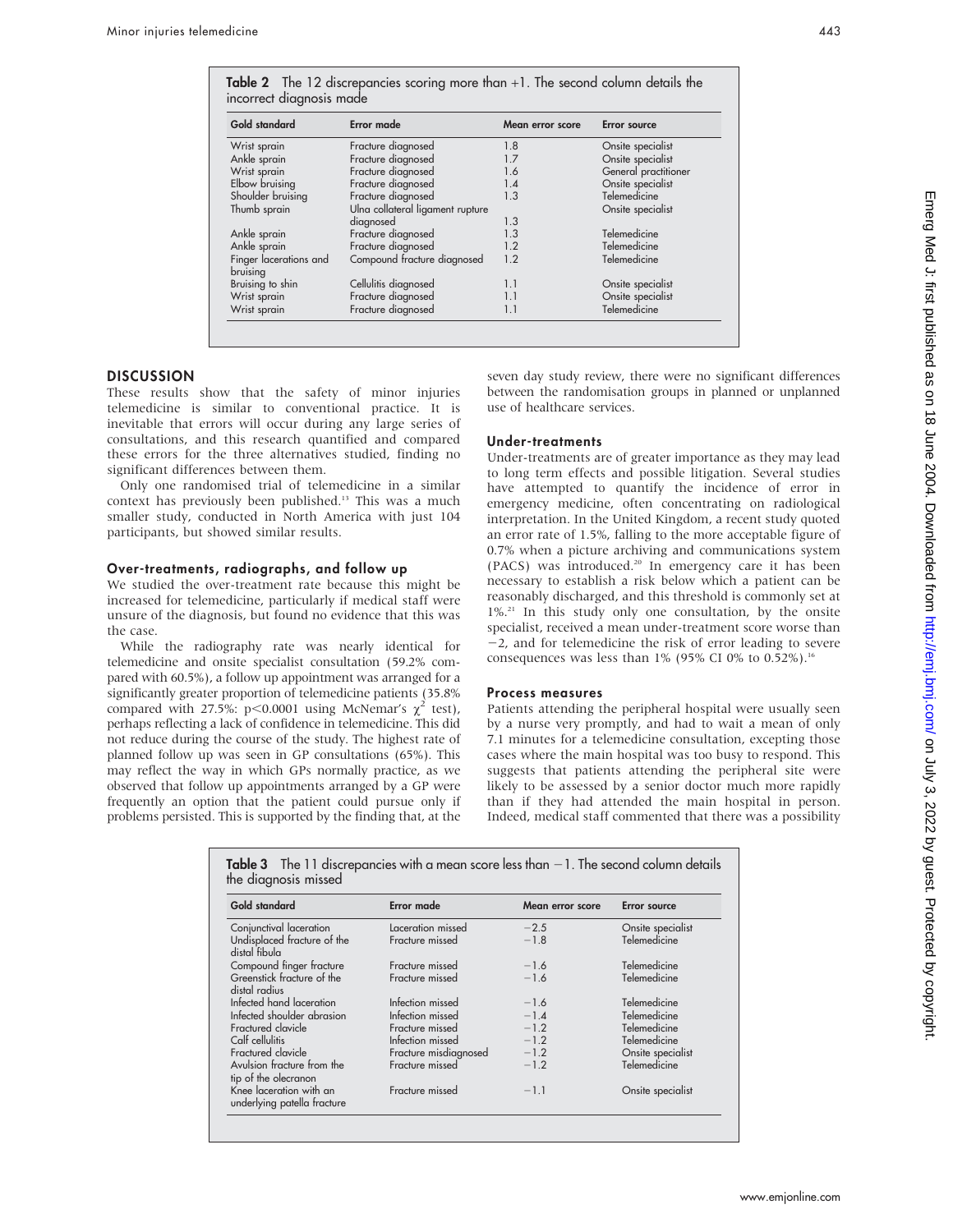Table 4 Action that would have been taken by the assessing nurse if the patient had not been recruited into the trial

| Action                                                                                                       | Number $(n = 600)$ | Percentage |
|--------------------------------------------------------------------------------------------------------------|--------------------|------------|
| Telephone general practitioner and ask them to come to the<br>peripheral emergency department to see patient | 60                 | 10.0       |
| Arrange appointment for patient with a general practitioner                                                  | 50                 | 8.3        |
| Bring patient back to see general practitioner later today or<br>on a following day                          | 282                | 47.0       |
| Ask patient to wait until a general practitioner comes to the<br>peripheral emergency department             | 147                | 24.5       |
| Arrange for patient to be seen at the peripheral emergency<br>department specialist clinic                   | 11                 | 1.8        |
| Refer directly to the main emergency department                                                              | 14                 | 2.3        |
| Refer to an inpatient team at the main hospital                                                              | 3                  | 0.5        |
| Ring general practitioner for advice                                                                         | 31                 | 5.2        |
| Ring the main emergency department for advice                                                                | $\mathcal{P}$      | 0.3        |
| Total                                                                                                        | 600                | 100.0      |

that they would leave a patient with more urgent problems to respond to a request for minor injuries telemedicine.

If telemedicine acted to preferentially bypass the queue in the main emergency department, patients might choose to travel to the peripheral hospital for treatment. One approach to this problem would be to ''triage'' telemedicine cases as if they had come to the main site in person. This would cause practical difficulties at the peripheral site, and might also prove unacceptable to patients who are used to the prompt service that the peripheral hospital usually provides.

Only 17 (2.8%) of patients would have been referred directly to the main hospital if they had not been recruited into the trial, so the potential for telemedicine to reduce unnecessary patient transfers in this context is very limited. The nurse's assessment of what would have happened had the patient not been recruited could have been biased by the knowledge that the patient was about to enter the trial, but this transfer rate of 2.8% is very similar to the 3% which existed before the start of the study. The low transfer rate is attributable to the effective service already provided, and the fact that most of the injuries were minor. If the telemedicine plan had been followed for these 17 patients then eight would still have been transferred, with the remaining nine treated locally.

#### Telemedicine weaknesses

In 16 cases (2.8%) the doctor providing a telemedical opinion felt that telemedicine was inadequate in some way. This related either to problems in visualising and interpreting a radiograph (particularly chest radiographs) or to difficulties in assessing a wound (for example, burn depth). Nevertheless, no significant discrepancy resulted in any of these cases, suggesting that the problem was recognised and appropriately resolved.

Problems with telemedicine are often attributed to technical deficiencies that can be overcome by improving the performance of equipment.<sup>22</sup> In this study, however, we were conforming (with the exception of using a television rather than a computer monitor) to a technical standard that achieves satisfactory results in a laboratory setting.<sup>23</sup> This suggests that further improvements in technology may not provide complete solutions, and that some difficulties relate to the medium itself.

#### Study weaknesses

We assumed that treatment discrepancies were attributable to telemedicine rather than variations in clinician performance. As most participants had comparatively straightforward injuries, and the doctors involved were of comparable experience, this assumption appears reasonable. Furthermore, the use of a large expert panel and removal of discrepancies scoring between  $+1$  and  $-1$  should have prevented individual treatment variation from influencing the results.

It was not possible to achieve consecutive recruitment because of the requirement for the onsite specialist to be available. Nevertheless, minor injuries rarely presented overnight, when recruitment would have been inefficient, and there is no reason to suspect that our sample is not representative of the wider population of minor injuries patients.

The methodology of this study was unusual in that rather than being randomised to receive only one type of consultation, we elected to have each recruited patient undergo more than one consultation type, with strict blinding between the consultations. This allowed us to collect a large sample in which telemedicine and conventional consultation could be directly compared with high sensitivity. A disadvantage was that the sample size was not specifically calculated for the randomised trial of clinical effectiveness. Therefore the clinical outcomes, although supportive of our safety data, should be viewed with caution, particularly as only a comparatively small number of patients followed a GP treatment plan.

Each patient underwent two or three consecutive consultations, and the onsite assessment always preceded telemedicine. This could lead to an order effect, with refinement and shortening of the history given by the patient. If such an effect existed, however, it would tend to reduce the length of telemedicine consultations, in contrast with the results obtained. The GP consultations might also have been shortened by this effect, although some were performed before and some after telemedicine. The doctors involved were also careful to avoid

| <b>Consultation type</b>           | Number of patients radiographed | Number of patients asked to<br>attend for follow up |
|------------------------------------|---------------------------------|-----------------------------------------------------|
| Telemedicine $(n = 579)$           | 343 (59.2) (55.1% to 63.3%)     | 207 (35.8) (31.8% to 39.8%)                         |
| Onsite specialist $(n = 600)$      | 363 (60.5) (56.5% to 64.4%)     | 165 (27.5) (24.0% to 31.3%)                         |
| General practitioner ( $n = 177$ ) | 94 (53.1) (45.5% to 60.6%)      | 115 (65.0) (57.5% to 72.0%)                         |